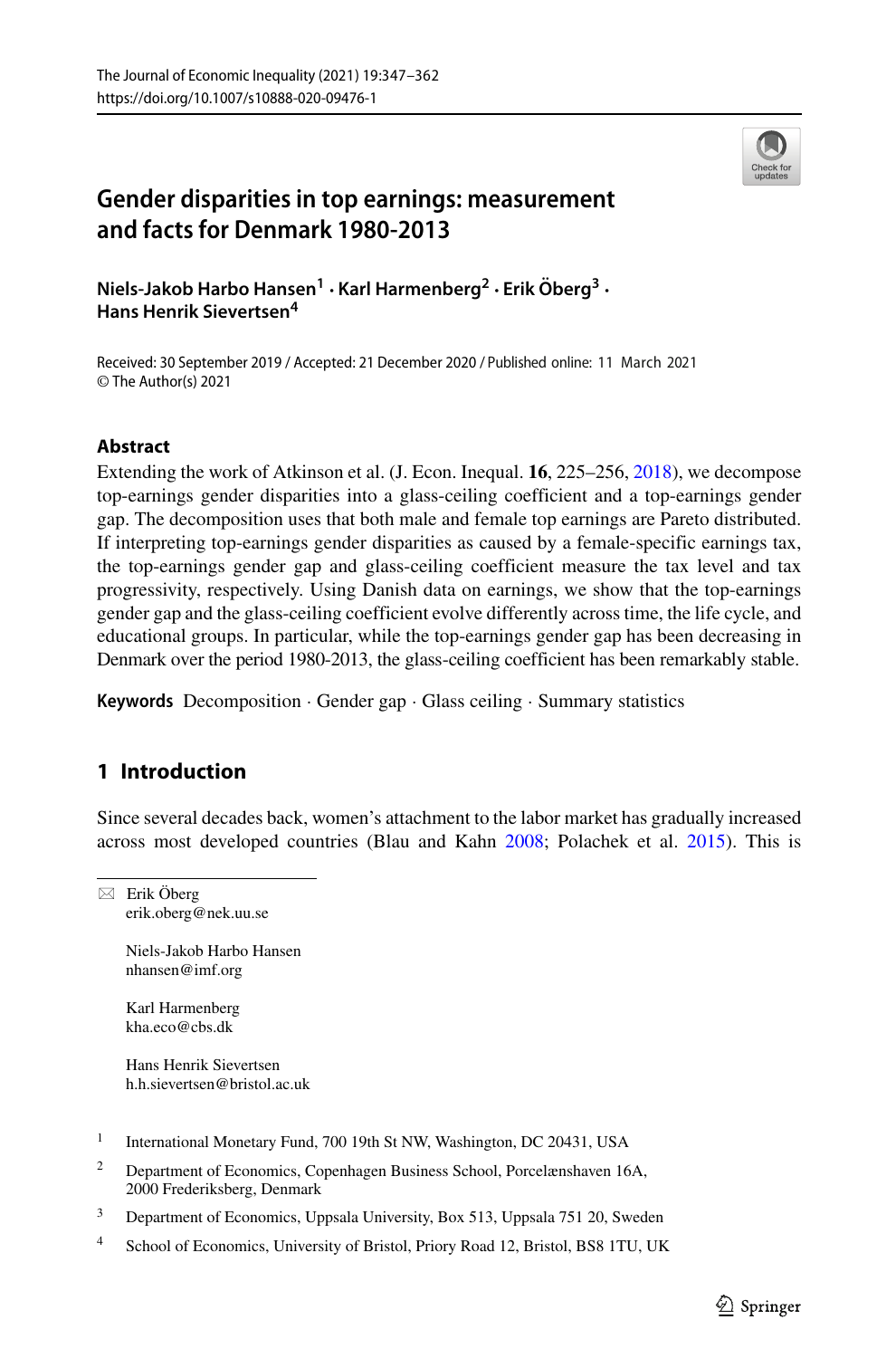also true in Denmark, as displayed in Fig. [1:](#page-2-0) since 1980, women are to a greater extent participating in the labor market (1a), working full-time jobs (1b), and graduating from career-oriented educational degrees  $(1c)$  $(1c)$  $(1c)$ .<sup>1</sup> As is also well known, this development has been accompanied with a gradual reduction of the average gender earnings gap (1d).

Less is known about the development of gender disparities at the top of the earnings distribution. Although it is known that women are underrepresented at the top, there is no general agreement on how to quantify this under-representation<sup>2</sup>, and, perhaps as a consequence, there is a lack of generally recognized "stylized facts" regarding its development across countries over time. In this paper, we propose a method for measuring top-earnings gender disparities and use it to provide a set of facts for Denmark over the period 1980-2013.<sup>3</sup>

Understanding gender disparities at the top of the earnings distribution is important for several reasons. First, in most countries, earnings are very unequally distributed, meaning that the top part of the distribution accounts for a large share of total earnings (Atkinson et al.  $2011$ ; Roine and Waldenström  $2015$ ). In consequence, understanding the disparities at the top is important for understanding the overall earnings inequality between men and women. Second, to the extent that gender disparities in earnings are indicators of misallocation of talent, misallocation at the top of the earnings distribution may have a disproportionately large effect on overall production efficiency, hampering economic growth (Hsieh et al. [2019\)](#page-15-3). Third, top earners are key actors in political and economic decisions that affect society at large, and gender disparities at the top of the earnings distribution may therefore be indicative of a lack of female influence on these decisions.

Our method extends Atkinson et al. [\(2018\)](#page-14-0) and exploits that both male and female top earnings are Pareto distributed. Specifically, we show that the difference between the male and female top-earnings distributions can be summarized by two parameters: A *topearnings gender gap* and a *glass-ceiling coefficient*. The top-earnings gender gap is a level difference between the distributions and captures the earnings difference between men and women at a given position in the earnings distribution. The glass-ceiling coefficient is a shape difference between the distributions and describes the rate at which women become increasingly underrepresented further up in the earnings distribution. We show how this two-parameter representation corresponds to a more general measure of between-group inequality proposed by LeBreton et al. [\(2012\)](#page-15-4). We also show that the representation corresponds to an analytically convenient tax schedule levied on female earnings, which may be useful when calibrating structural models of top-earnings gender disparities.

We use administrative earnings data from Denmark for the period 1980-2013 to document the evolution of the top-earnings gender gap and the glass-ceiling coefficient. Similar to the average-earnings gender gap, the top-earnings gender gap has fallen gradually over the period. More surprisingly, there has been no change in the glass-ceiling coefficient over this period. Although the top earnings of women have approached that of men, the

<sup>&</sup>lt;sup>1</sup>Similar and related facts for Denmark are reported in Gallen et al. [\(2019\)](#page-15-5).

<span id="page-1-1"></span><span id="page-1-0"></span><sup>&</sup>lt;sup>2</sup>For example, Bertrand ( $2018$ ) writes that "women remain as of today underrepresented in the upper part of the earnings distribution" and that this phenomenon "is often referred to as the glass ceiling", while Blau and Kahn [\(2017\)](#page-15-7) write that "there was a relatively large gender gap at the top of the distribution" and that "the wage gap fell more slowly (...) at the top than at other portions of the distribution. These two patterns suggest the notion of a 'glass ceiling.' "

<span id="page-1-2"></span><sup>&</sup>lt;sup>3</sup>Three recent papers that share the ambition of establishing stylized facts regarding gender differences in top earnings, although focusing on different measures and aspects, are Albrecht et al. [\(2015\)](#page-14-2) and Boschini et al. [\(2020\)](#page-15-8), who both study Sweden, as well as Guvenen et al. [\(2014\)](#page-15-9) who study the US.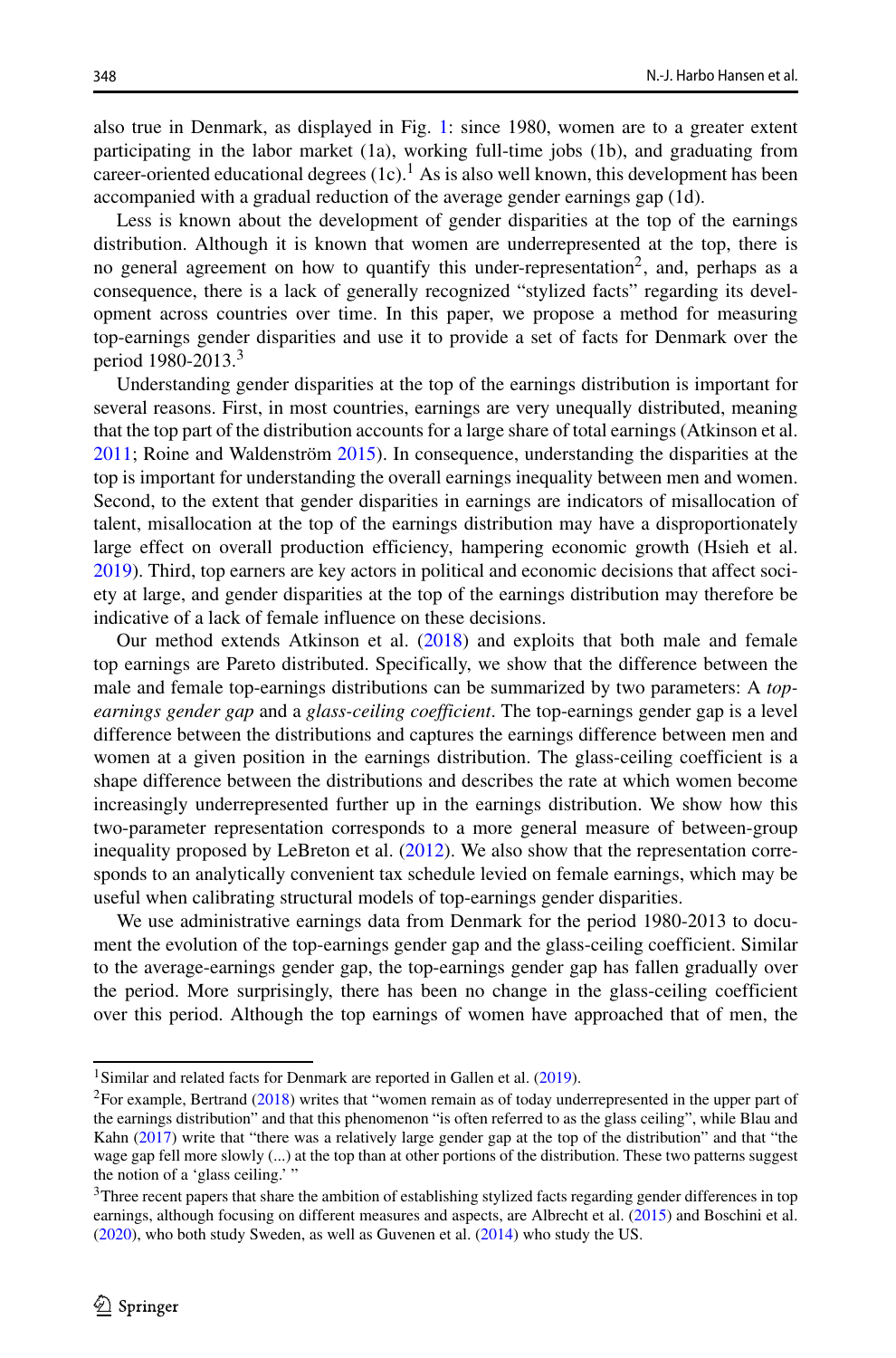<span id="page-2-0"></span>

**Fig. 1** Gender disparities in the labor market, based on the full sample of annual gross earnings of Danish workers aged 18-64. The gender earnings gap equals the log difference between male and female average annual earnings. A person is defined as participating in a given year if he or she has positive gross earnings in that year. A person is defined as a part-time worker if he or she works less than 27 hours per week. For a full data description, see Section [3.1.](#page-6-0) **a** Labor force participation by gender. **b** The share of part-time workers among participants by gender. **c** Female education shares. **d** The gender earnings gap

probability that a woman in the top  $1\%$  also belongs to the top  $0.1\%$  of the earnings distribution has been remarkably stable since 1980.

We also document the evolution of the two measures over the life cycle and how they have evolved within and across high-earning educational groups. We follow cohorts through the life cycle and compute the cohort-specific top-earnings gender gap and glassceiling coefficient. The cohort top-earnings gender gap is comparatively small early in life, increasing until around age 40, and then decreasing. This result is in line with previous findings regarding the average earnings gap (Albrecht et al. [2018\)](#page-14-3). In contrast, the cohort glass-ceiling coefficient is steadily increasing throughout the life cycle. To the best of our knowledge, this is a new empirical finding. We compute the top-earnings gender gap and the glass-ceiling coefficient separately for business majors, STEM majors, medical doctors and law majors. There is substantial variation in both the top-earnings gender gap and the glassceiling coefficient across these educational groups. However, apart from business majors, where the top-earnings gender gap has steadily increased over the period, there are no clear time trends within these groups.

Overall, our analysis suggests that the factors affecting the top-earnings gender gap are likely different from those affecting the glass-ceiling coefficient, given the different behavior of the two in the data. We conclude the paper with a discussion of factors which may account for our findings and relate to the literature estimating gender-specific causal effects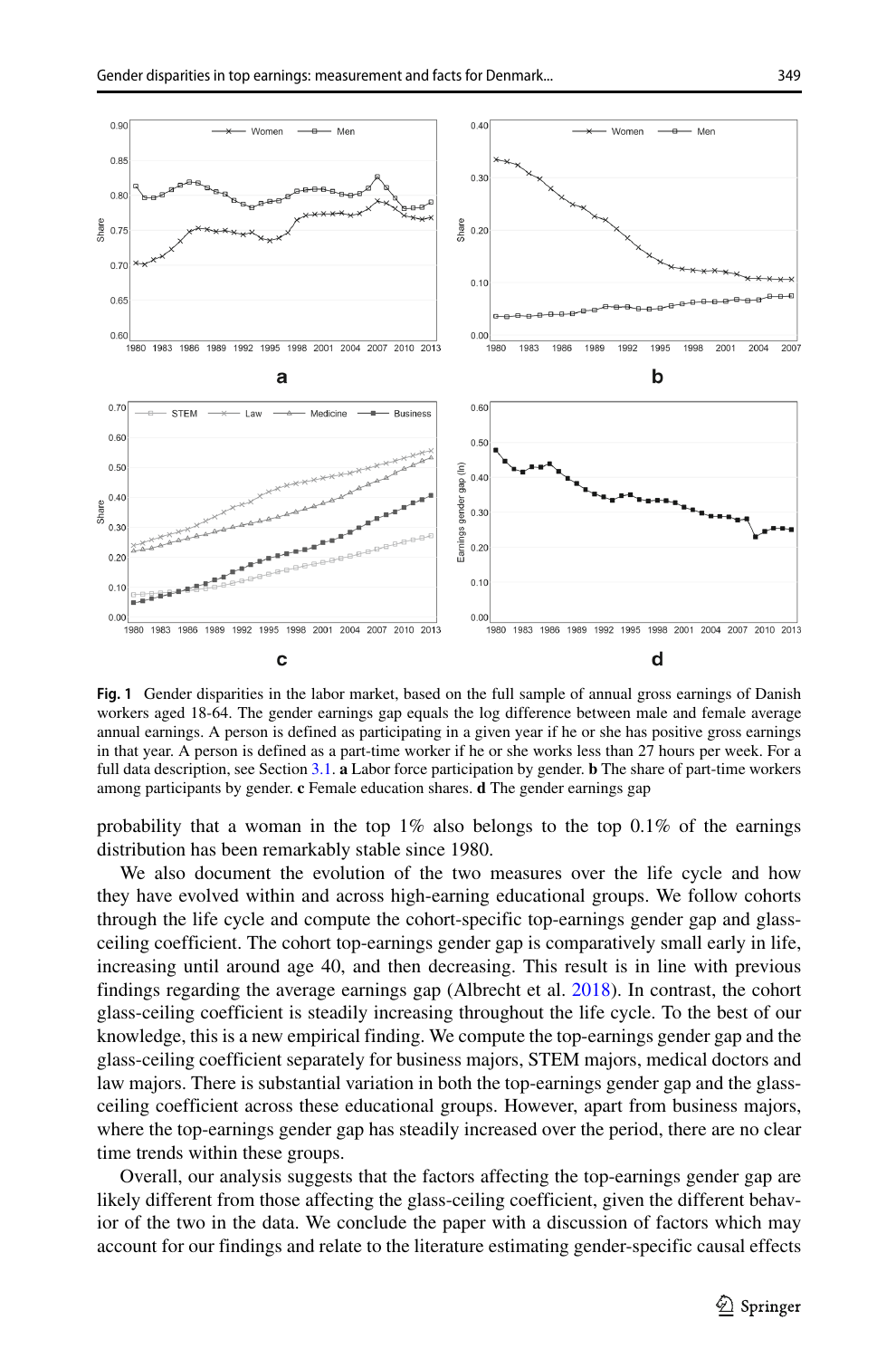<span id="page-3-1"></span>

**Fig. 2** Log-log plot of the countercumulative distribution of yearly earnings for both men and women, Denmark 2009. Earnings are measured in Danish kroner. For the data description, see Section [3.1.](#page-6-0) The x-axis is log (base 10) earnings. A value of six therefore corresponds to 1,000,000 DKK (∼ 150,000 USD). The charts are based on bins of five individuals. **a** Full sample. **b** Top 10% sample

on earnings. In particular, we point to the importance of understanding the gender differences in earnings growth across careers, and relate this to the literature uncovering gender differences in work-place dynamics.

# <span id="page-3-2"></span>**2 Describing top-earnings gender disparities using Pareto distributions**

It is well-known that top earnings are described well by Pareto distributions (Gabaix  $2016a$  $2016a$ <sup>[4](#page-3-0)</sup>. Figure 2 shows base 10 log-log plots of the countercumulative distribution function (CCDF) of yearly gross earnings for men and women for the year 2009, using the full sample of all Danish workers aged 18-64 and the top 10% subsample, respectively. For the top 10% samples, the countercumulative distributions are virtually straight lines, indicating Pareto distributions  $F_i(y) = 1 - L_i y^{-\alpha_i}$  where  $i \in \{m, w\}$ :

$$
F_i(y) = 1 - L_i y^{-\alpha_i} \tag{1}
$$

$$
\Leftrightarrow \log(1 - F_i(y)) = \log L_i - \alpha_i \log y. \tag{2}
$$

Because top earnings are well described by Pareto distributions, we can summarize how the distributions of male and female top earnings differ with two parameters only. The male and female Pareto distributions in Fig. [2b](#page-3-1) differ in their level and in their slopes. The difference in the level,  $\delta \equiv \log L_m - \log L_w$ , measures the horizontal distance between the two lines in Fig. [2](#page-3-1) at the point where  $log(1 - F(y)) = -1$ , i.e., it measures the earnings gap between the woman and the man at the 90th percentile of their respective gender-specific distributions. In the figure, this distance is approximately 0.13 base 10 log points, meaning that a man in the 90th percentile earns approximately  $10^{0.13} \approx 35\%$  more than a woman in the 90th percentile. Note that in terms of summarizing the difference between male and female top earnings, the choice to evaluate the gap at the 90th percentile is arbitrary, one

<span id="page-3-0"></span><sup>4</sup>Throughout this paper, we will refer to top earnings as earnings higher than the 90th percentile of a given distribution. While this definition is line with much of the literature on top incomes, the exact cutoff is, of course, arbitrary.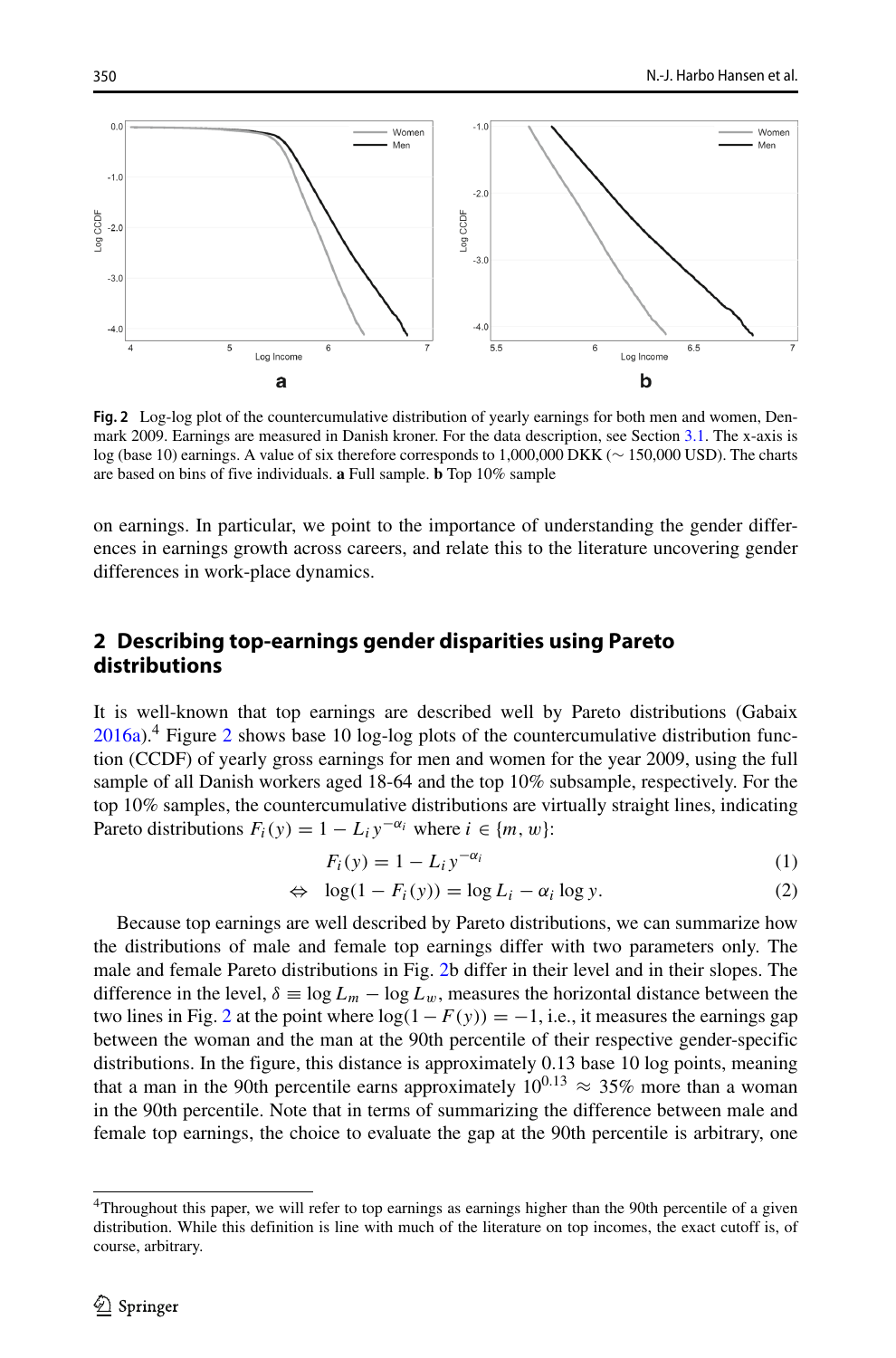could measure a top-earnings gender gap at the 95th percentile or the 99th percentile just as well.

As for the difference in the slopes, the steeper line for women means that the tail of the earnings distribution of women is thinner than the tail of the earnings distribution of men. Atkinson et al. [\(2018\)](#page-14-0) note that the ratio of these slopes is a natural measure of the glass ceiling as it captures the increased scarcity of women as we move further up the earnings distribution. Following their reasoning, we define  $\gamma \equiv \alpha_f / \alpha_m - 1$  and call it the *glass-ceiling coefficient*.

Proposition 2.1 shows how to interpret the glass-ceiling coefficient. It describes how, for example, the share of women in the top 0.1% relates to the share of women in the top 1%. If the glass-ceiling coefficient is 0, then the share of women in the top  $0.1\%$  is equal to the share of women in the top  $1\%$ , but if the glass-ceiling coefficient is positive, then the share is lower. Note that this way of measuring the glass ceiling does not depend on an arbitrary choice of a cutoff, like the definition of the top-earnings gender gap *δ* did.

**Proposition 2.1** *Let male earnings follow a Pareto distribution*  $F_m(y) = 1 - \frac{y^{\alpha_m}}{m} y^{-\alpha_m}$  and *let female earnings follow a Pareto distribution*  $F_w(y) = 1 - \frac{y^{\alpha_w}}{w} y^{-\alpha_w}$ . Denote the glass *ceiling coefficient*  $\gamma = \alpha_w / \alpha_m - 1$ *. Then,* 

\n
$$
\text{Share women in top } q_1 = \left( \frac{q_1}{q_0} \right)^{\gamma} \left( \frac{\text{Share men in top } q_1}{\text{Share men in top } q_0} \right)^{1+\gamma}.
$$
\n

\n\n (3)\n

*Proof* Let the cutoff for top  $q_i$  be  $y_i$ . The share of women in the top  $q_i$  is given by  $\frac{y_i^{aw} y_i^{-aw}}{q_i} \times$  $\frac{N_w}{N}$ , where  $N_w$  and  $N$  is the number of women and the total population, respectively. The  $y_2^{\frac{y_2^{\alpha}w}{y_1^{\alpha}w}}$   $=$   $\frac{q_0}{q_1} \left(\frac{y_1}{y_0}\right)^{-\alpha_w}$ . Similarly, we have ratio of the two shares is  $\frac{\text{Share women in top } q_1}{\text{Share women in top } q_0}$ *q*0 Share men in top  $q_1 = q_0 \left(\frac{y_1}{y_0}\right)^{-\alpha_m}$ . Put the two together, and we get  $\int_{0}^{\alpha_w/\alpha_m-1} f(s)$  Share men in top  $q_1$  $\bigg\}^{\alpha_w/\alpha_m}$ . Share women in top *q*<sup>1</sup>  $q_1$ Share women in top  $q_0$  = *q*0 Share men in top *q*<sup>0</sup>  $\Box$ 

In the Danish data, men are overrepresented in the top of the earnings distribution. In 2013, the share of men in top 10, 1 and  $0.1\%$  is 75, 88 and 93%, respectively. If men are vastly overrepresented in the top, then the ratio  $\frac{\text{Share men in top } q_1}{\text{Share men in top } q_0}$  is approximately 1 and we get the approximation

Share women in top 
$$
q_1
$$

\n
$$
\approx \left(\frac{q_1}{q_0}\right)^{\gamma}.
$$
\n(4)

For example, if  $\gamma = 0.4$ , as is the case for the lines in Fig. [2b](#page-3-1), then the share of women in the top 0.1% is about 40% of the share of women in the top 1%, since  $\left(\frac{0.01}{0.1}\right)^{0.4} \approx 0.4$ .<sup>5</sup>

$$
\left(\frac{\text{\# men with earnings } \ge y_1}{\text{\# men with earnings } \ge y_0}\right)^{1+\gamma}
$$

.

<span id="page-4-0"></span><sup>&</sup>lt;sup>5</sup>In addition to describing the underrepresentation of women in some top share conditional on their representation in some broader top share, the glass-ceiling coefficient also describes the underrepresentation of women above some earnings cutoff given their representation in some lower earnings cutoff. More specifically, given that male and female earnings are Pareto distributed, one can show that  $\frac{\# \text{ women with earnings} \geq y_1}{\# \text{ women with earnings} \geq y_0}$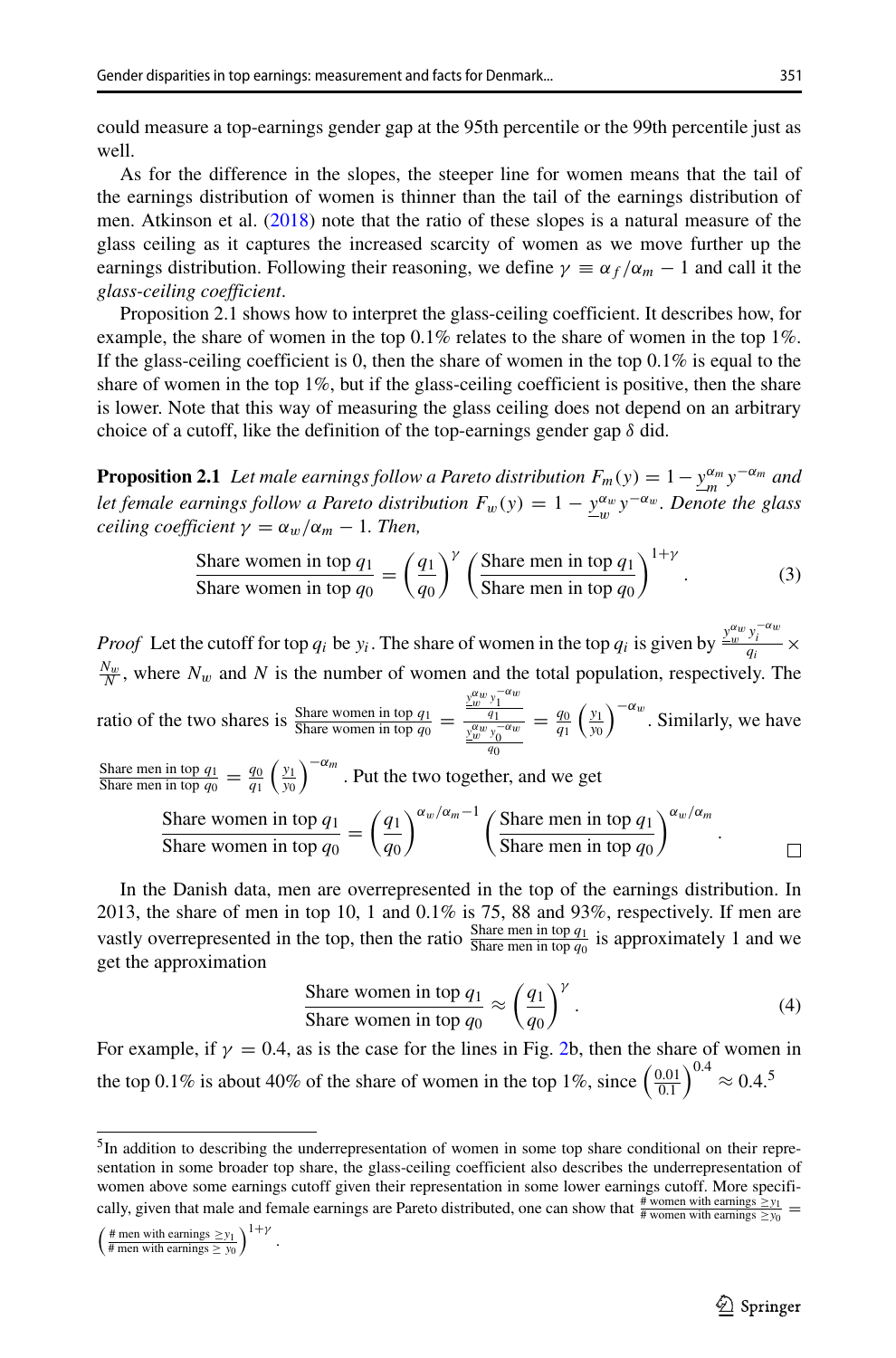The top-earnings gender gap and the glass-ceiling coefficient summarize what LeBreton et al. [\(2012\)](#page-15-4) call the *first-order discrimination curve* when restricted to top earners, which is a more general description of between-group inequality.<sup>[6](#page-5-0)</sup> For two groups, given the earnings of percentile *t* in the earnings distribution of group 2 (e.g., women), this curve tells you which percentile  $\Phi^1(t)$  of group 1 (e.g., men) earns the same amount. When the analysis is restricted to top earners such that male and female earnings are Pareto distributed, the curve  $\Phi^1(t)$  is a function of the Pareto tail parameter of male earnings  $\alpha_m$ , the top-earners gender gap  $\delta$  and the glass-ceiling coefficient  $\gamma$ . In other words, keeping overall top-earner inequality constant (as captured by  $\alpha_m$ ), the top-earner gender gap  $\delta$  and the glass-ceiling coefficient  $\gamma$  summarize the entire top-earner first-order discrimination curve.

The gender inequality in top earnings may be interpreted as if there is a female-specific tax on earnings. Because the underlying earnings distribution is Pareto, the implied tax schedule has a convenient functional form, commonly used in public finance following Feldstein [\(1969\)](#page-15-11). The glass-ceiling coefficient is naturally interpreted as a measure of tax progressivity, the convexity of the tax schedule, and conditional on this tax progressivity, the top-earnings gender gap is naturally interpreted as the determinant of the tax level:

**Proposition 2.2** *(Tax interpretation) Let both male and female top earning potential Z be drawn from a distribution with CDF*  $F(z) = 1 - \frac{z}{z} + \alpha z - \alpha$ . Let male earnings equal the earning *potential,*  $Y_m = Z$  *and let female earnings be subject to a tax scheme*  $Y_w = (1 - \tau_0)Z^{1 - \tau_1}$ *. Then, the glass-ceiling coefficient is*  $\gamma = \tau_1/(1 - \tau_1)$  *and the top-earnings gender gap at the baseline level of earnings potential*  $\overline{z}$  *is*  $\delta = -\gamma \log(1 - \tau_0)$ *.* 

*Proof* The distribution of earnings for women is given by

$$
F_w(y) = P(Y_w \le y) = P\left((1 - \tau_0)Z^{1 - \tau_1} \le y\right) = P\left(Z \le \left(\frac{y}{1 - \tau_0}\right)^{1/(1 - \tau_1)}\right) =
$$
  
= 1 - (1 - \tau\_0)^{\alpha/(1 - \tau\_1)} \underline{z}^{\alpha} y^{-\alpha/(1 - \tau\_1)}.

Therefore, the glass-ceiling coefficient is  $1/(1 - \tau_1) - 1 = \tau_1/(1 - \tau_1)$ . The top-earner gender gap is given by the log difference between the level of the two earnings distributions,

$$
\delta = \log(\underline{z}) - \log\left((1-\tau_0)^{1/(1-\tau_1)}\underline{z}\right) = -\gamma \log(1-\tau_0).
$$

This result is useful because it links the study of gender disparities in top earnings to the structural literature on taxation, human capital investment, and labor market outcomes. The influential studies by Benabou [\(2002\)](#page-15-12) and Heathcote et al. [\(2017\)](#page-15-13) consider optimal tax design taking into account that progressive taxes distort human capital investment, exploiting the analytical convenience of the same tax schedule as in Proposition 2.2. Similar frameworks may be used to study positive questions regarding top-earnings gender disparities, for example how exogenous distortions (e.g., discrimination) may explain gender differences in human-capital investment. From this perspective, one may hypothesize

<span id="page-5-0"></span><sup>6</sup>Lambert and Subramanian [\(2014\)](#page-15-14) use this curve to describe between-group inequality at the bottom of the earnings distribution. See also Handcock and Morris [\(2006\)](#page-15-15).

<span id="page-5-1"></span><sup>7</sup>Define the first-order discrimination curve  $\Phi^1$ : [0, 1]  $\rightarrow$  [0, 1] as  $\Phi^1(t) = F_m(F_m^{-1}(t))$  where  $F_m$  and *Fw* are the cumulative distribution functions of male and female earnings. If *Fm* and *Fw* are both Pareto distributed, then the first-order discrimination curve for top earners is  $\Phi^1(t) = \max\{0, 1 - \exp(\alpha_m \delta)(1 - \epsilon)\}$  $t)^{1/(1+\gamma)}$ }.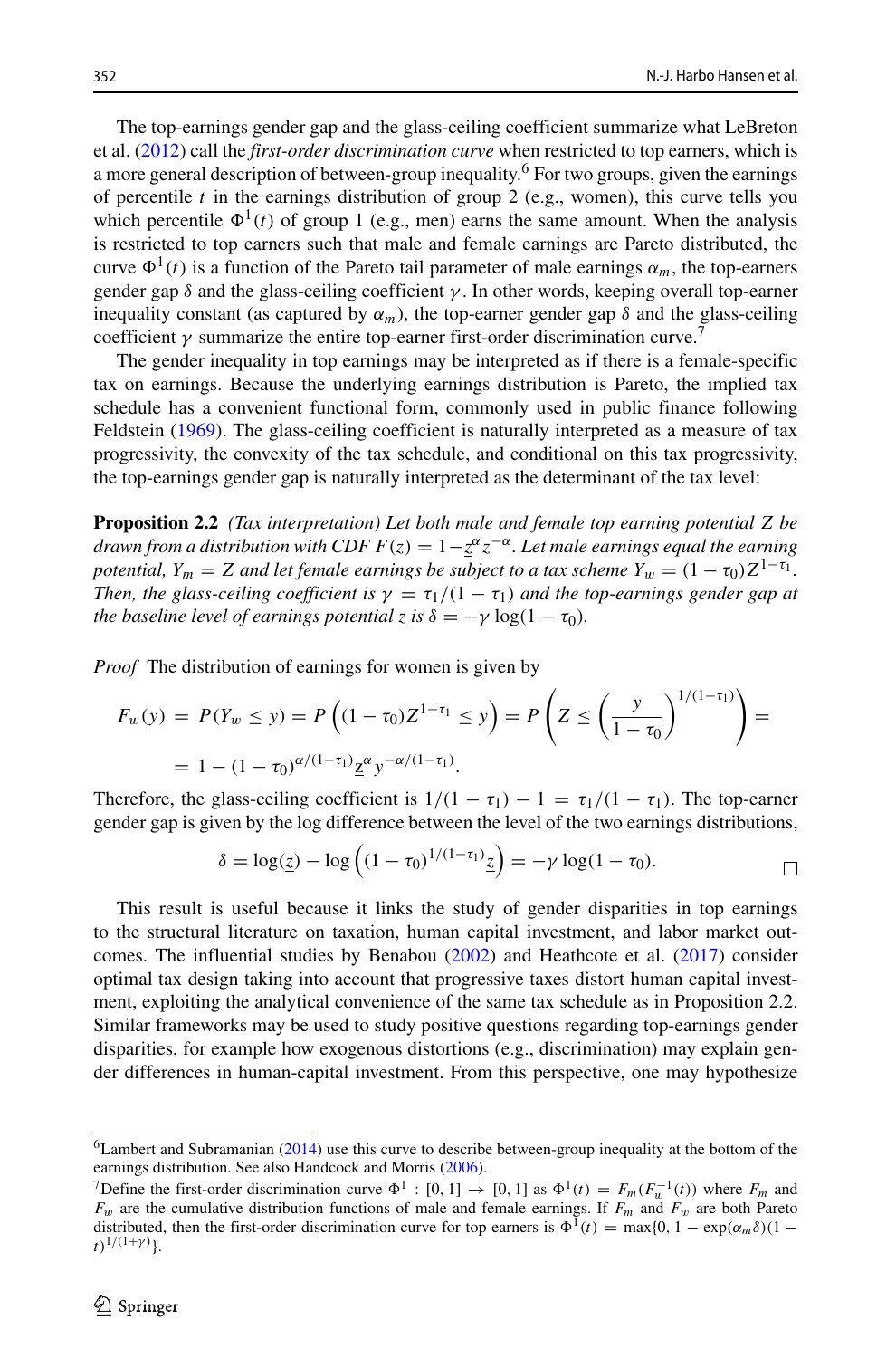that the glass-ceiling coefficient  $\gamma$  is a key moment in determining the relative disincentive for women in making such investments. Moreover, and more generally, matching the glass-ceiling coefficient is a natural target when calibrating structural models of labor supply, occupational choice, and skill investment when applied to study gender differences. For examples of such models, see, e.g., Albanesi and Olivetti [\(2009\)](#page-14-4), Guner et al. [\(2012\)](#page-15-16) and Fernández and Wong ([2014\)](#page-15-17).

# **3 Computing the top-earnings gender gap and glass-ceiling coefficient for Denmark 1980-2013**

In the empirical analysis, we study gender disparities in top labor earnings in Denmark. Specifically, we track the evolution of the top-earnings gender gap and the glass-ceiling coefficient in Denmark over the period 1980-2013, both in the aggregate and also across the life cycle and educational groups. This analysis complements Atkinson et al. [\(2018\)](#page-14-0), who study the evolution of the aggregate glass-ceiling coefficient for total income (including capital income and self-employment income) in several countries, without comparing it with the top-income gender gap.

We compute the top-earnings gender gap as the difference between the male and female log earnings at the 90th percentiles. To ease interpretation, we report this difference in natural log points. We compute the glass-ceiling coefficient by first fitting a Pareto distribution, using maximum likelihood, to the top 10% of the earnings distribution for men and women separately, and then computing the glass-ceiling coefficient from the shape parameters of the two fitted Pareto distributions,  $\gamma = \alpha_f / \alpha_m - 1$ .

#### <span id="page-6-0"></span>**3.1 Data**

**Data sources** In our analysis, we combine three Danish datasets on the population, earnings, and education level. The point of departure for our analysis is the Danish Civil Registration System<sup>8</sup> for the full population in Denmark 1980 to 2013. The register includes all individuals with residence in Denmark on December 31st of a given year. From this registry, we obtain information about the date of birth and gender. We link these individuals to the income and education registries using the unique personal identification number. From the income registry, we obtain information on earnings, based on tax records. From the education registry, we obtain data on the highest completed educational degree. Information on educations completed before 1970 is based on a census compiled in November 1970 and third-party reports. Information on degrees completed after 1970 is based on information reported directly from the institutions (for degrees completed in Denmark) and surveys (for degrees completed outside Denmark).

**Earnings variables** From the income registry, we create a gross earnings variable that includes taxable and nontaxable income from employment, the value of fringe benefits, the value of stock options, and severance pay. Income from self-employment is not included.

We present our results using two different earnings concepts. Specifically, we use a oneyear and a five-year forward-looking moving average earnings concept. The former has the advantage of allowing us to include more years and have a less restricted population.

<span id="page-6-1"></span><sup>8</sup>In Danish: "Det Centrale Personregister" or "CPR-Registret".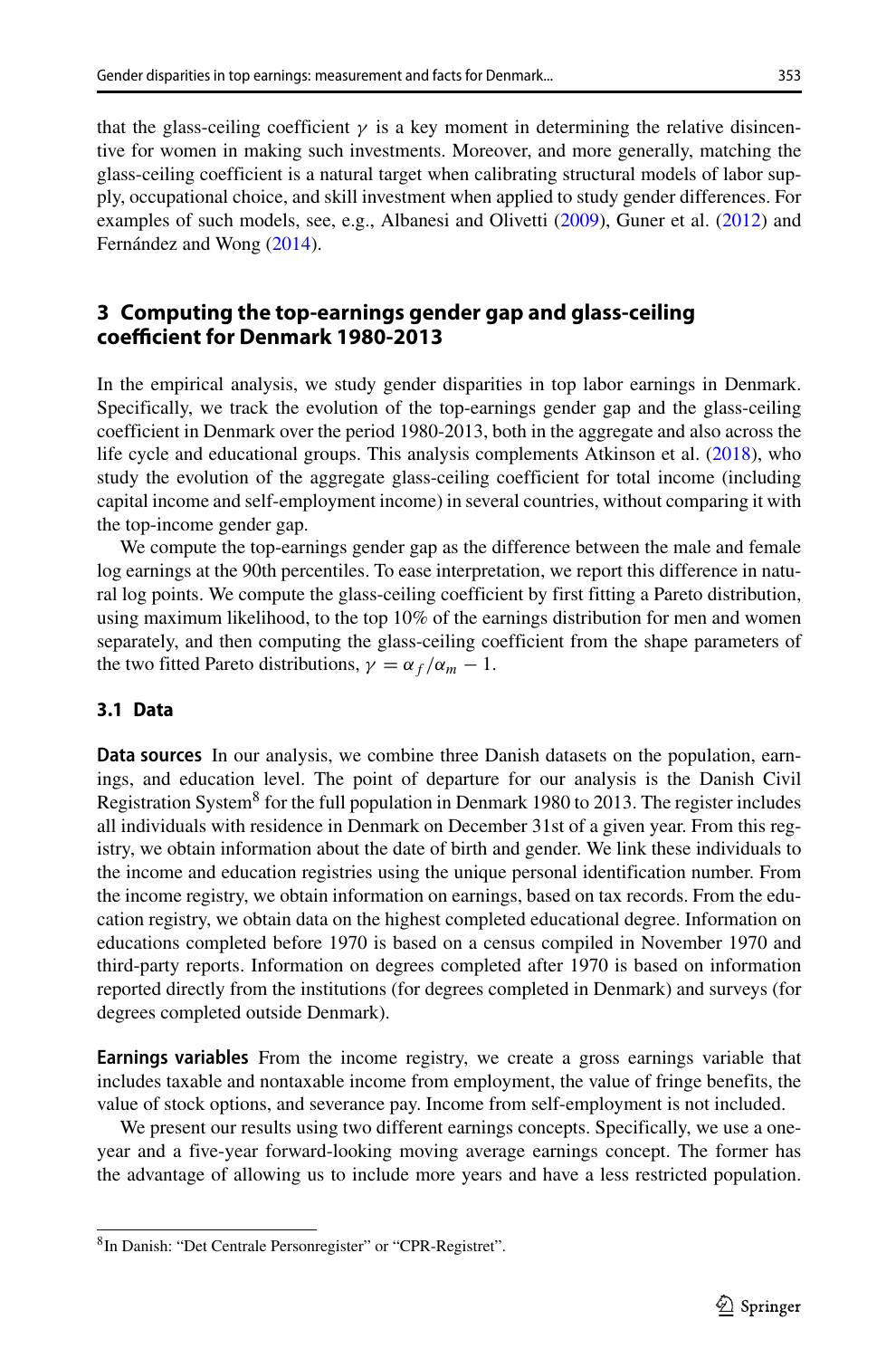The latter allows us to ignore yearly fluctuations, but requires restricting the sample to individuals observed in at least five consecutive years.

**Labor force participation** Labor force participation is defined by having positive earnings in a given calendar year, using the earnings concept described above. Part-time work is defined as working less than 27 hours per week, where the hours of work are imputed based on the contributions to the Labor Market Supplementary Pension Fund (ATP).

**Educational classifications** We classify individuals according to the highest completed education on October 1 in the given year implying that the highest educational degree is varying over time. The educational degrees are classified by field and level according to the International Standard Classification of Education (ISCED) (UNESCO [2014\)](#page-15-18). The highest degree is identified based on the ranking within the ISCED.

**Sample selection** We restrict the sample to individuals with positive earnings who are between 18 to 64 years old at the beginning of the year. We impose no further sample restrictions.

#### **3.2 The top-earnings gender gap and glass-ceiling coefficient**

In Figure [3,](#page-8-0) we show the evolution of the top-earnings gender gap and glass-ceiling coefficient from 1980 to 2013, both for one-year earnings and five-year earnings. While the top-earnings gender gap has decreased, the glass-ceiling coefficient has remained stable.

**The top-earnings gender gap** As seen from Panels Fig. [3a](#page-8-0) and b, the top-earnings gender gap has steadily decreased from around 0.4 log points in 1980 to 0.3 log points in 2013. In 1980, a man at the 90th percentile of the men's earnings distribution earned  $e^{0.4} = 49\%$ more than a woman at the 90th percentile of the women's earning distribution. By 2013, this gap had decreased to  $e^{0.3} = 35\%$ .

**The glass-ceiling coefficient** As seen from the bottom Panels [3c](#page-8-0) and [3d](#page-8-0), the glass-ceiling coefficient has fluctuated around 0.4 without trend over the sample period.

What does a glass-ceiling coefficient of 0.4 mean? Recall the approximation from Section [2,](#page-3-2)

Share women in top 1%  $\approx$  Share women in top 0.1%  $\approx$  0.1<sup>*γ*</sup>  $\approx$  0.40.<br>Share women in top 1%

Thus, a glass ceiling coefficient of 0.4 means that the share of women in the top  $0.1\%$  is around 0.4 of the share of women in the top  $1\%$ , which in turn is around 0.4 of the share of women in the top 10%. The stability of the glass-ceiling coefficient across time means that these ratios in 2013 were the same as in 1980.

How should we interpret the combination of a falling gender gap and a stable glassceiling coefficient? This joint observation tells us that although the earnings difference between men and women at the 90th percentile has decreased, the representation of women in the very top of the earnings distribution conditional on being in the top of the earnings distribution (e.g,  $\frac{\text{Share women in top } 0.1\%}{\text{Share women in top } 1\%}$ ) has remained stable. The gradual decline of the topearnings gender gap is consistent with the gradual decline of the total earnings gender gap. It is also likely that the factors contributing to the decline in the total earnings gender gap, e.g., the increasing share of women participating in the labor market, working full time, and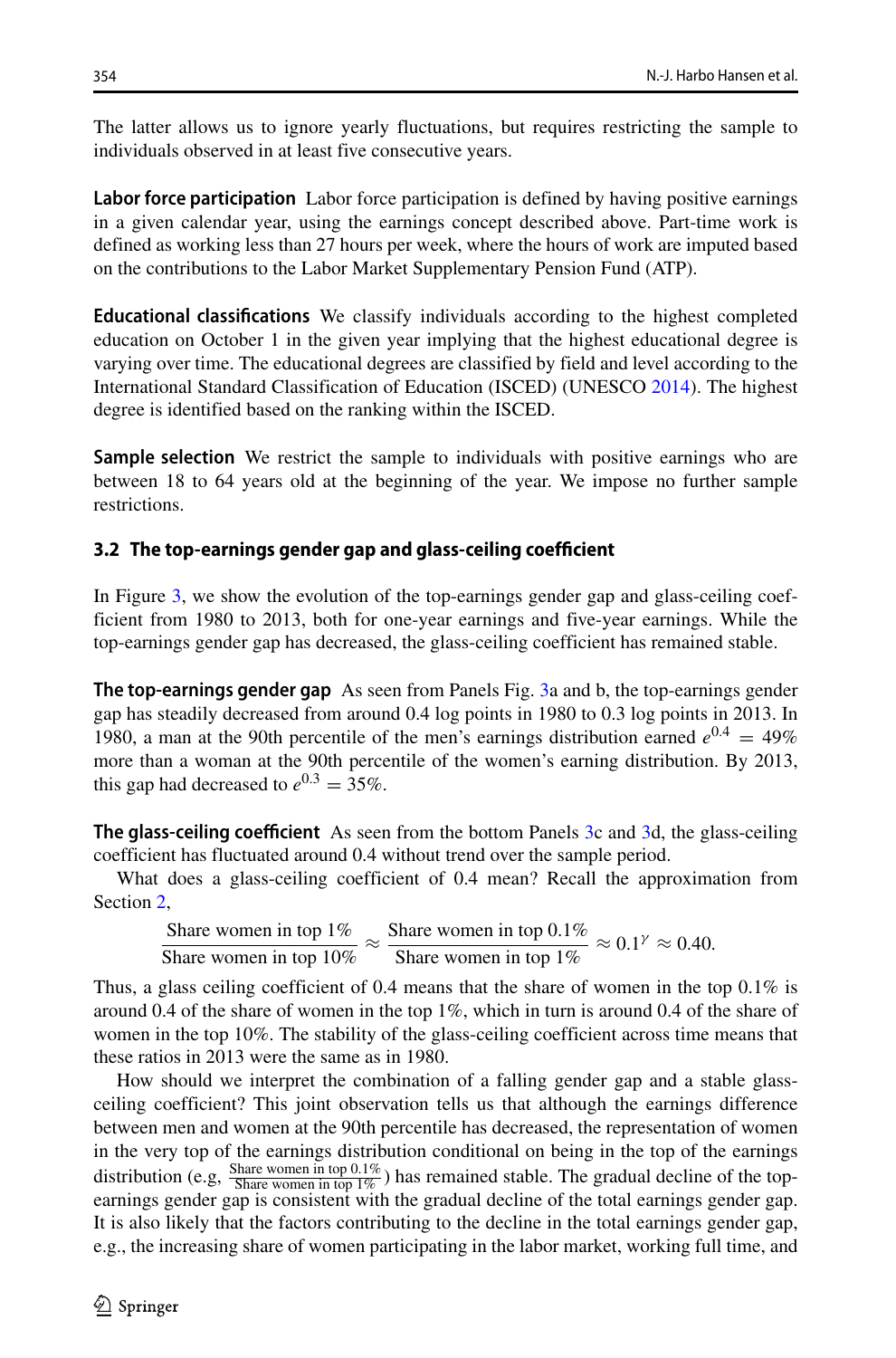<span id="page-8-0"></span>

**Fig. 3** The evolution of the top-earnings gender gap and glass-ceiling coefficient for Denmark 1980-2013. Five-year earnings are computed as a forward-looking moving average, see Section [3.1.](#page-6-0) **a** The top-earnings gender gap, 1-year earnings. **b** The top-earnings gender gap, 5-year earnings. **c** The glass-ceiling coefficient, 1-year earnings. **d** The glass-ceiling coefficient, 5-year earnings

entering high-earning professions, also explain the development of the top-earnings gender gap. From this perspective, the stability of the glass-ceiling coefficient is a surprising result. Although we do not present any causal evidence in this paper, a natural conjecture is that the aforementioned changes in the labor market that have taken place over the last decades have not been effective in advancing the promotion of women from being top earners to reaching the very top.

#### **3.3 Results over the life cycle**

We now turn to the life-cycle dimension of top-earnings gender inequality. From the previous literature, we know that both the gaps in total and top earnings between men and women grow up to around age 40 see, e.g., Manning and Swaffield [\(2008\)](#page-15-19) and Albrecht et al. [\(2018\)](#page-14-3). We also know that the Pareto tail parameter  $\alpha$  of the total earnings distribution increases with age (Badel et al. [2018\)](#page-15-20). Less is known about the evolution of the glass ceiling over the life cycle.

In Fig. [4,](#page-9-0) we plot the evolution of the top-earnings gender gap and glass-ceiling coefficient for six cohorts over their working life. To gain precision, we compute the top-earnings gender gap and glass-ceiling coefficient based on data for three years around each age level. For example, the top-earnings gender gap at age 40 is computed from the pooled sample of all earnings at ages 39, 40, and 41 of any given cohort.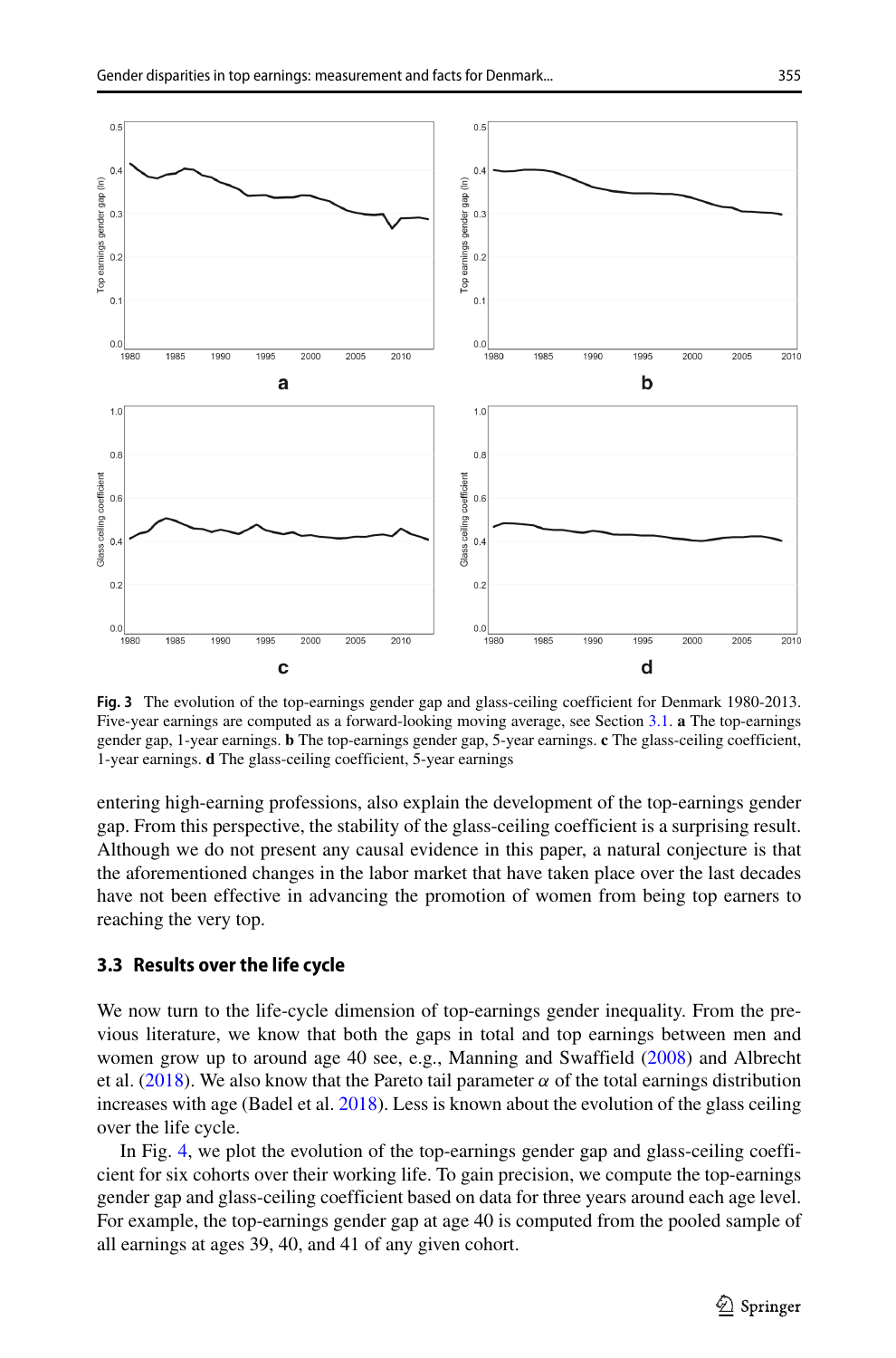<span id="page-9-0"></span>

**Fig. 4** The evolution of the top-earnings gender gap and the glass-ceiling coefficient over the life cycle in Denmark 1980-2013. Five-year earnings is computed as a forward looking moving average, see Section [3.1.](#page-6-0) **a** Top-earnings gender gap, 1-year earnings. **b** Top-earnings gender gap, 5-year earnings. **c** Glass-ceiling coefficient, 1-year earnings. **d** Glass-ceiling coefficient, 5-year earnings

**The cohort top-earnings gender gap** The evolution of the top-earnings gender gaps over the life cycle for the six different cohorts, for one-year and five-year earnings respectively, are displayed in Panels 4a and 4b. The top-earnings gender gap is positive and humped shaped over the life cycle. We can follow the cohort born in 1950 throughout their entire working life. At age 30-32, the top-earnings gender gap for the cohort is 0.34 log points (40%). The cohort top-earnings gender gap is increasing until age 36-38, peaking at 0.42 log points (52%). After age 40, the top-earnings gender gap decreases and before retirement, the top-earnings gender gap is around 0.28 log points (32%).

We cannot follow the other cohorts throughout their entire working life, but the qualitative life-cycle pattern is similar for the ages we do observe. The level of the top-earnings gender gap is higher for the early cohorts, with a peak of 0.5 log points for the 1940 cohort compared to the 1965 cohort with a peak below 0.4 log points. This is consistent with the gradual decline of the aggregate top-earnings gender gap in Fig. [3a](#page-8-0) and b.

**The cohort glass-ceiling coefficient** The evolution of the glass-ceiling coefficients over the life-cycle for the six different cohorts, for one-year and five-year earnings respectively, are displayed in Panels 4c and 4d. In contrast to the evolution of the top-earnings gender gap, the glass-ceiling coefficient is steadily increasing over the life cycle. It is also stable across cohorts, consistent with the stability of the aggregate glass-ceiling coefficient in Fig. [3c](#page-8-0) and d. For five-year earnings, the glass ceiling levels off or drops at the age 58-60. This,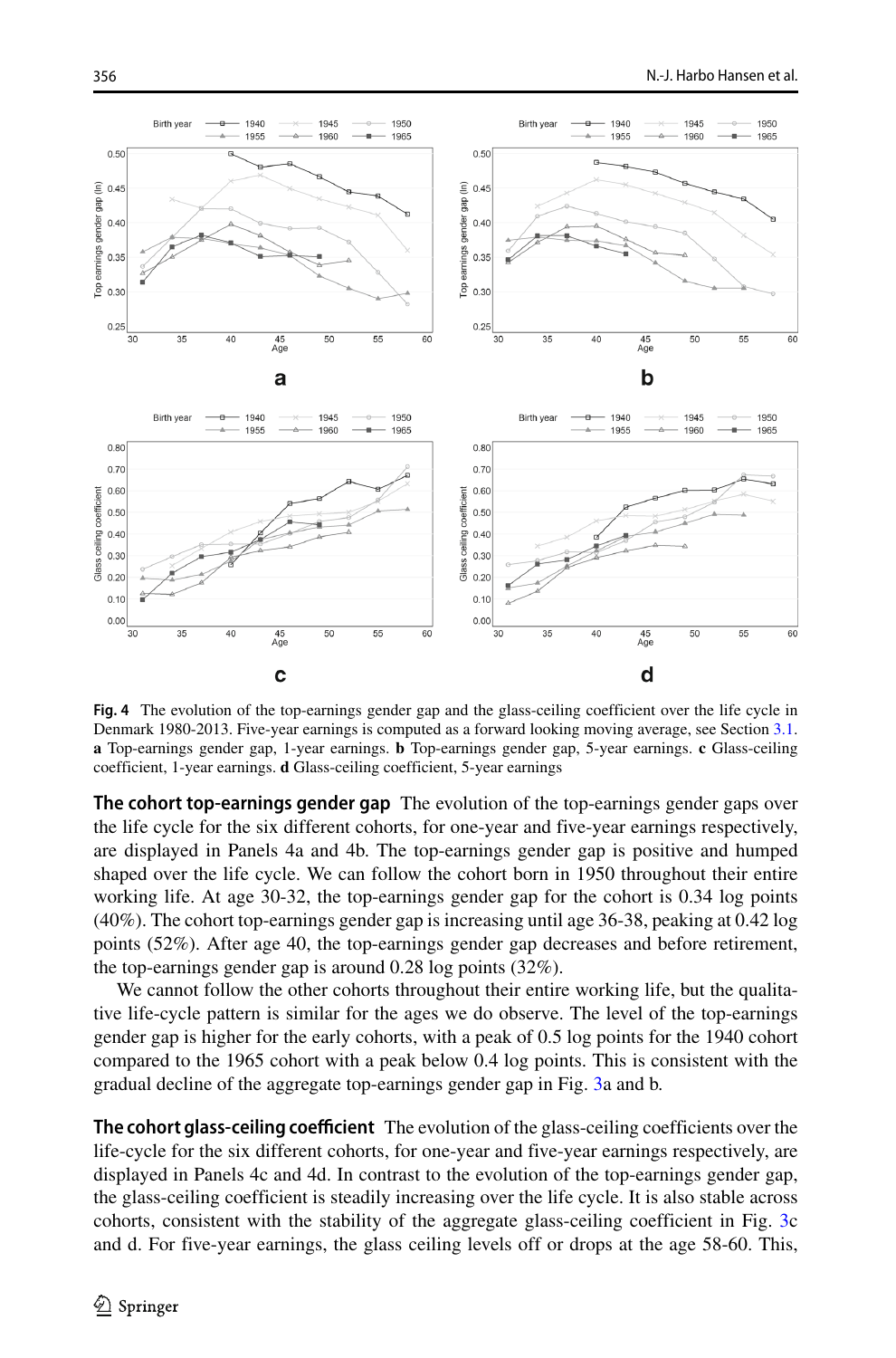however, likely reflects the effect of retirement, as five-year earnings are computed as a five-year forward-moving average.

For one-year earnings, the 1950 cohort has a glass-ceiling coefficient of 0.24 at age 30-32, which increases throughout their working life to a level of 0.64 at age 63-65. The lifecycle evolution of the glass-ceiling coefficient is similar for the other cohorts. Quantifying this, a glass-ceiling coefficient of 0.24 means that women are underrepresented in the top 0.1% by a factor  $0.1^{0.24} = 0.58$  given their representation in the top 1%. Specifically, this means that the share of women in the top 0.1% was around 0.58 of the share of women in the top 1%, which in turn is around 0.58 of the share of women in the top 10%. A glassceiling coefficient of 0.64 means that the relative representation of women when moving up the same top shares falls off at the rate of  $0.1^{0.64} = 0.23$ .

Similar to the evolution in the aggregate, the evolution of the top-earnings gender gap over the life cycle contrasts with that of the glass-ceiling coefficient. While the two measures of top-earnings gender disparities grow hand-in-hand until age 40, they diverge thereafter. This suggests that after age 40, the two measures should be treated as separate phenomena, and that the forces affecting the life-cycle dynamics of the top-earnings gender gap may be different than those affecting the glass-ceiling coefficient.

#### **3.4 Results across educational groups**

We investigate the evolution of the top-earnings gender gap and glass ceiling coefficient across four high-earning university-degree education groups: business, medicine, STEM, and law majors. These education groups are particularly interesting due to their overrepresentation among top earners. Several studies have documented and investigated the causes of gender disparities in these groups. For example, see Bertrand et al. [\(2010\)](#page-15-21) on the gender gap for MBA graduates, Azmat and Ferrer [\(2017\)](#page-14-5) for lawyers, Jena et al. [\(2016\)](#page-15-22) for medical doctors and Beede et al. [\(2011\)](#page-15-23) for STEM graduates. An earlier literature has also documented the heterogeneity of gender gaps across university-level education groups, see, e.g., Black et al. [\(2008\)](#page-15-24). To the best of our knowledge, no study has documented the heterogeneity and evolution of a measure of the glass ceiling across education groups.

We identify a person as having a university degree if the person holds a bachelor degree or higher (ISCED level degree of 6 or higher). The education groups are then identified using 4-digit level ISCED field codes.<sup>9</sup> In Fig. [5,](#page-11-0) we show the education group shares in the top 1% and top 10% of the earnings distribution by gender and year. Together, in 2013, these groups constitute 36.4(28.7)% of the population of top  $1(10)$ % earners. Compared to women, male top earners are more likely to be STEM and business majors, whereas female top earners are more likely to be medicine majors.

In Fig. [6,](#page-12-0) we display the evolution of the top-earnings gender gap and the glass-ceiling coefficient for the four education groups.

**The top-earnings gender gap** As seen from the top panels of Fig. [6,](#page-12-0) there is considerable variation in the top-earnings gender gap across the educational groups. Focusing on one-year earnings in 1980, the lowest gaps are found within medicine. Here, the gap is below

<span id="page-10-0"></span><sup>&</sup>lt;sup>9</sup>More specifically, in our classification, a business major has a degree in a field within "accounting and taxation", "finance, banking and insurance", "management and administration" or "marketing and advertising". A STEM major has a degree in a field within "natural sciences, mathematics and statistics", "information technologies and communication technologies" or "engineering and engineering trades". Law and Medicine have their own separate ISCED codes.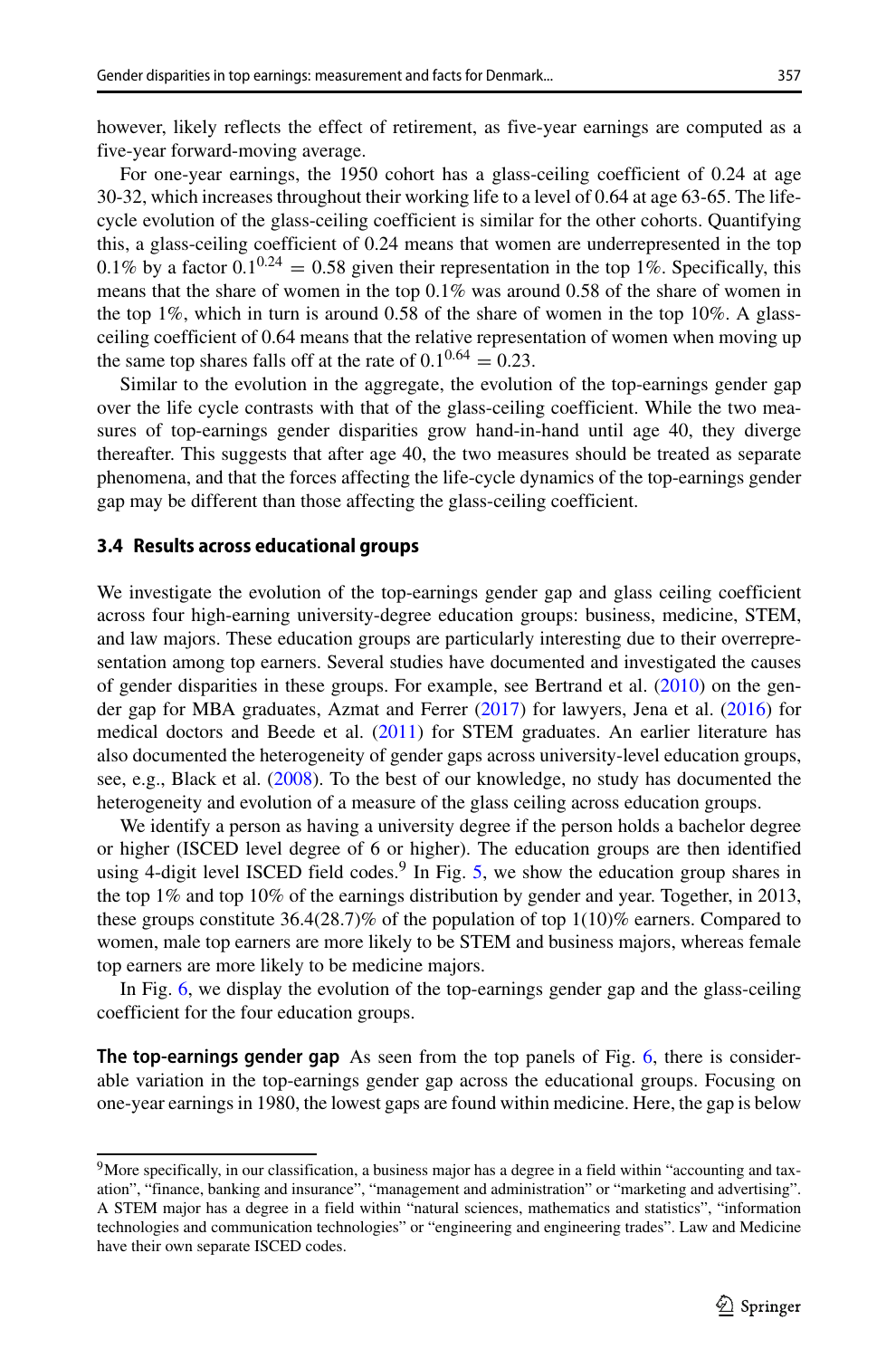<span id="page-11-0"></span>

**Fig. 5** Education shares in the top 1% and top 10% by gender & degree. **a** Women - top 10%. **b** Men - top 10%. **c** Women - top 1%. **d** Men - top 1%

0.2 log points (22%). In the other three groups, the gap was around 0.3 log points (35%). In contrast to the stable decline in the aggregate top-earnings gender gap (Fig. [3\)](#page-8-0), the gap has not declined within any of these groups over the period. For STEM and law majors, it has remained largely constant. For medicine, it has increased and converged towards the levels found in law and STEM. For business majors, it has increased dramatically. In 2013, the top-earnings gender gap was 0.5 log points (65%), about twice as high as the level found in medicine and STEM. These patterns are largely the same for five-year earnings.

**The glass-ceiling coefficient** In the bottom panels of Fig. [6,](#page-12-0) we display the evolution of the glass-ceiling coefficient. Similar to education-specific top-earnings gender gaps, there is also considerable variation here. In contrast, however, there is no positive trend within any education group over time. Given that sample sizes are considerably smaller here than in the previous analyses, the graphs are much smoother for five-year than for one-year earnings. Focusing on five-year earnings, the lowest level of the glass-ceiling coefficient has been within medicine throughout the period, around 0.2 since 1995. This level means that the share of female medicine majors in the top 0.1% is around  $0.1^{0.22} = 0.63$  of the share of female medicine majors in the top 1%, which in turn is around 0.63 of the share of female medicine majors in the top 10%. For the other three groups, the glass-ceiling coefficients have come down from very high levels in the early 1980s until today. In 2013, they lie all within the range  $[0.35 - 0.55]$ .

Regarding the relationship between the top-earnings gender gap and the glass-ceiling coefficient, the cross-sectional and time-series variation point in different directions. For the more recent years, the data display a positive correlation between the the glass-ceiling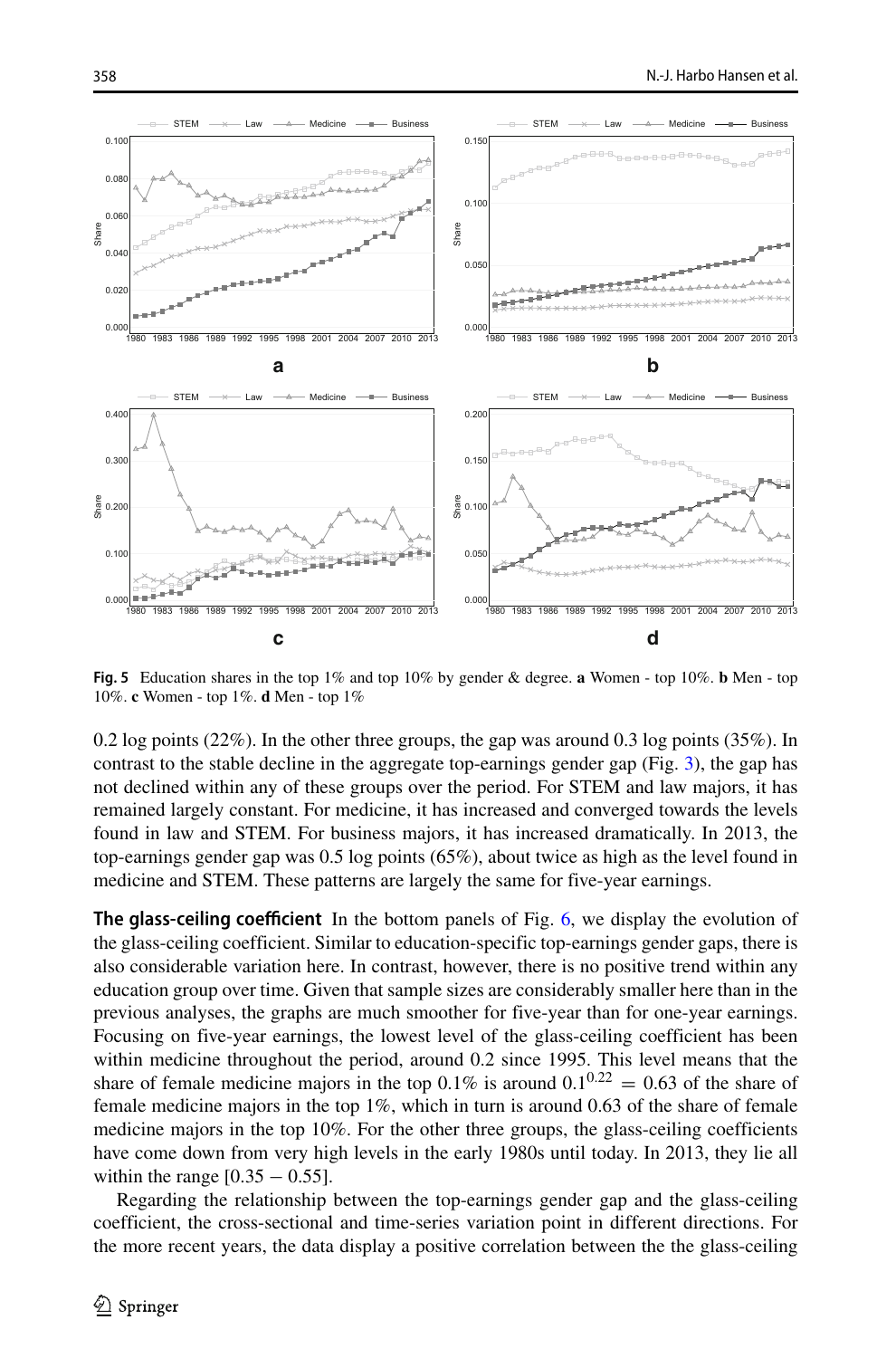<span id="page-12-0"></span>

**Fig. 6** The evolution of the top-earnings gender gap and the glass-ceiling coefficient for Denmark 1980- 2013, by education. Five-year earnings is computed as a forward looking moving average, see Section [3.1.](#page-6-0) **a** Top-earnings gender gap, 1-year earnings. **b** Top-earnings gender gap, 5-year earnings. **c** Glass-ceiling coefficient, 1-year earnings. **d** Glass-ceiling coefficient, 5-year earnings

coefficient and the top-earnings gender gap across educational groups. In 2013, medicine and STEM display the lowest values in both measures, whereas business and law display the highest. Over time, however, the top-earnings gender gap has been steadily increasing for business and medicine majors while there is no clear trend in the glass-ceiling coefficient beyond the decline during the eighties. Taken together, this again suggests that the forces shaping the glass-ceiling coefficient are likely different from those determining the topearnings gender gap.

# **4 Discussion**

Building on the insight of Atkinson et al. [\(2018\)](#page-14-0) and using that top earnings are approximately Pareto distributed, we have shown that top-earnings gender disparities can be summarized by two parameters: the top-earnings gender gap and the glass-ceiling coefficient. The top-earnings gender gap is a level difference between the distributions and captures the earnings difference between men and women at a given position in the earnings distribution. The glass-ceiling coefficient is a shape difference between the distributions and describes the rate at which women become increasingly underrepresented further up in the earnings distribution. We have also shown that if the top-earning gender disparities are interpreted as being caused by a female-specific tax on earnings, the glass-ceiling coefficient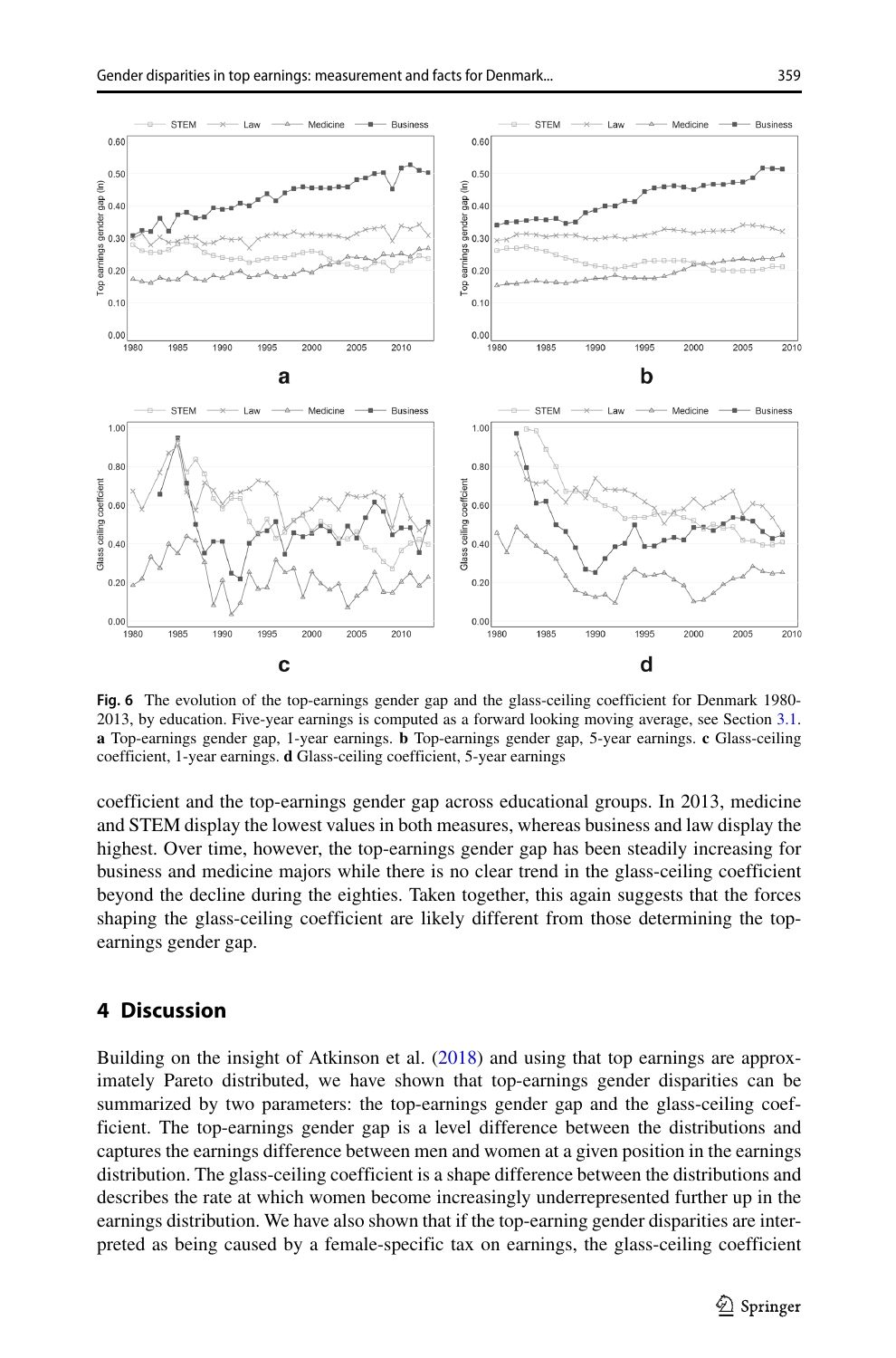measures the progressivity of this tax. Conditional on this tax progressivity, the top-earnings gender gap measures the tax level.

We have used these insights to document a set of facts for top-earning gender disparities in Denmark 1980-2013. The overarching conclusion is that the top-earnings gender gap and the glass-ceiling coefficient display different evolution over time, across the life cycle, and across educational groups, suggesting that they should be treated as separate phenomena.

The aggregate evolution and the life-cycle dynamics of the top-earnings gender gap are in line with what has been documented regarding the total earnings gap in the previous literature. It is natural to conjecture that the same factors governing the dynamics of the total earnings gender gap also account for the dynamics of the top-earnings gender gap. In particular, the increased share of women entering high-earning professions has most likely contributed to the gradual decrease in both measures over time.

The more surprising result is that the dynamics of the glass-ceiling coefficient contrast with the dynamics of the top-earnings gender gap. Indeed, while the top-earnings gender gap has declined during 1980-2013 in Denmark, the glass-ceiling coefficient has been remarkably stable. A key takeaway from this paper is therefore that we cannot assume that the same factors that affect the top-earnings gender gap also affect the glass-ceiling coefficient. A relatively large body of studies has dissected and investigated causal mechanisms for the average-earnings gender gap, and many of the insights seem likely to hold also for top earnings. Less attention has been directed to understanding measures related to the glass-ceiling coefficient. We therefore close the paper with a discussion of what factors may explain a positive glass-ceiling coefficient.[10](#page-13-0)

One approach to understanding the sources of cross-sectional income differences is to consider the underlying dynamic income processes that agents face. A simple, but still quite general, point of departure for modeling top earnings processes is a Steindl [\(1965\)](#page-15-25)-type process (see also Jones and Kim [2018](#page-15-26) and Gabaix et al. [2016b\)](#page-15-27), which is consistent with the fact that top earnings are Pareto distributed. In a Steindl process, an individual's earnings start at some initial level and then grow at some rate (which may be subject to stochastic shocks). Furthermore, the individual faces a probability to "fall off the ladder" and restart the earnings process. In steady state, a lower Pareto tail parameter *α* may either result from a higher average earnings growth or a lower probability of falling off the ladder, but it is not affected by the initial earnings level.

From the perspective of a Steindl process, it is key to investigate gender differences in earnings growth and disruptive career events to understand the glass ceiling, whereas gender heterogeneity in initial earnings levels is of less importance. A potential explanation to why the glass-ceiling coefficient has remained stable despite the increased female presence in high-earning professions, is that this educational development has primarily affected gender differences in top earnings *levels* while not so much gender differences in top earnings *growth*.

This could also explain the heterogeneity in the glass-ceiling coefficient that we document across educational groups. Consistent with the high glass-ceiling coefficient that we document among business majors, Bertrand et al. [\(2010\)](#page-15-21) show that female American MBA graduates have slower career progression owing to more frequent career interruptions and shorter hours worked. Butikofer et al.  $(2018)$  find that childbirth is both associated with a larger fall in earnings and lower earnings growth among business and law majors compared to STEM and medicine majors in Norway. Moreover, Niederle and Vesterlund [\(2007\)](#page-15-29) show

<span id="page-13-0"></span> $10$ For a related discussion, see Bertrand [\(2018\)](#page-15-6).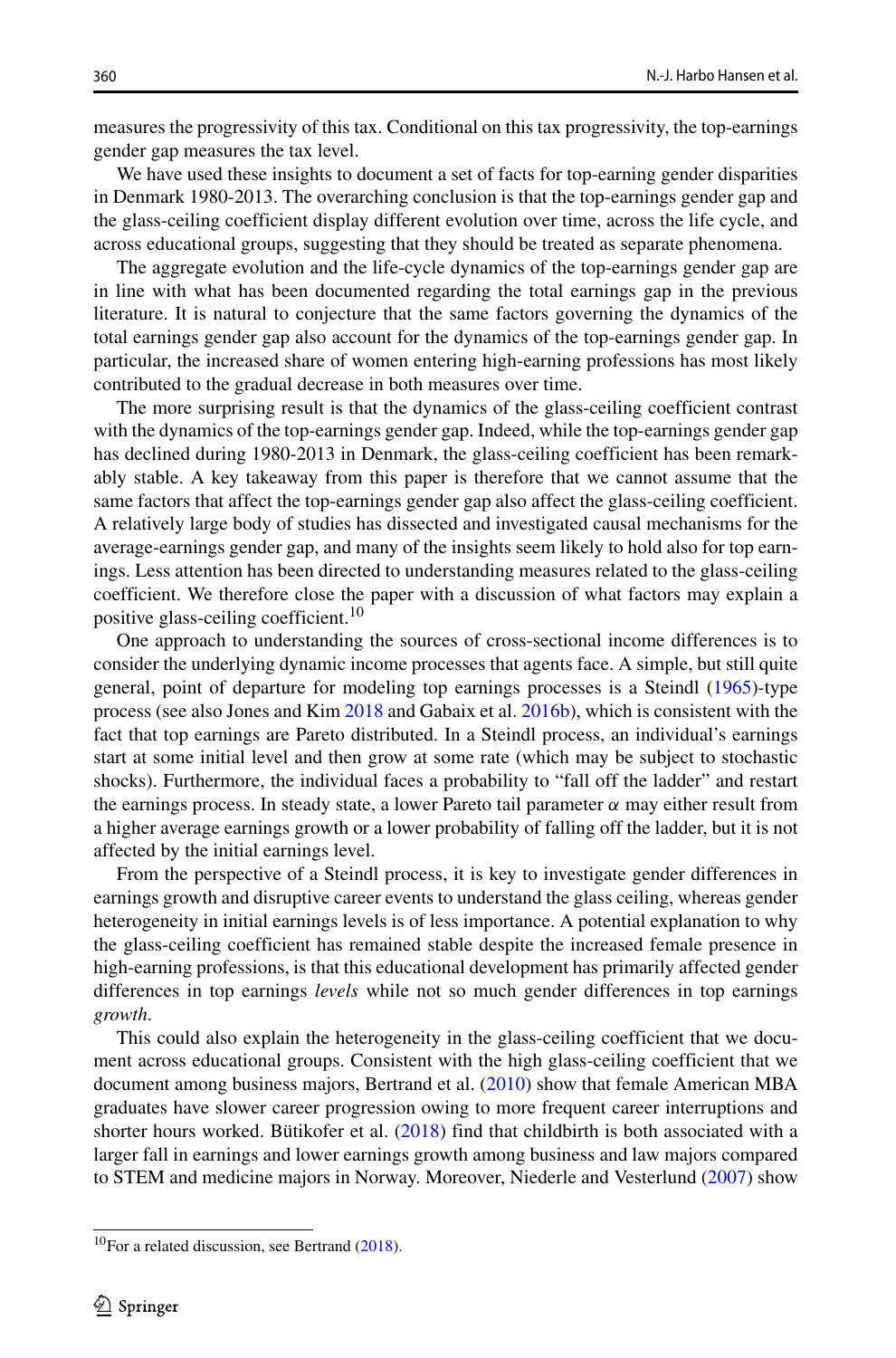through a laboratory experiment that women select tasks with tournament element less often than men. They note that this result implies that women shy away from competition while men embrace it. Niederle and Vesterlund [\(2011\)](#page-15-30) provide evidence that differences in willingness to compete stem from men being more overconfident rather than having different risk aversion. Babcock et al. [\(2017\)](#page-14-6) show in a laboratory setting that women are more likely to volunteer, be asked to volunteer, and accept requests to do tasks with low promotability.

Regarding the life-cycle dynamics, previous research has highlighted the importance of human capital investments and job-search behavior in explaining gender differences in early-career earnings growth, which account for part of the early-career growth in the average-earnings gender gap (Manning and Swaffield [2008;](#page-15-19) Albrecht et al. [2018\)](#page-14-3). It is plausible that the same factors account for the early-career growth in the top-earnings gender gap and the glass-ceiling coefficient. From this perspective, it is puzzling that the two measures diverge after age 40, which suggests that more research is needed to understand late-career trajectories for men and women. More generally, from the perspective of estimating both structural and statistical earnings processes for men and women, the life-cycle moments in the top-earnings gender gap and the glass-ceiling coefficient are key moments to be matched.

**Acknowledgments** We are very grateful for comments from the editor, anonymous referees, Arizo Karimi, Oskar Nordström Skans and seminar participants at CBS, IIES, and UC Santa Barbara. All errors are our own. The views herein are those of the authors and should not be attributed to the IMF, its Executive Board, or its management. Funding from Lars Hierta's Foundation and Handelsbanken's Research Foundations is gratefully acknowledged.

**Funding** Open Access funding provided by Uppsala University.

**Open Access** This article is licensed under a Creative Commons Attribution 4.0 International License, which permits use, sharing, adaptation, distribution and reproduction in any medium or format, as long as you give appropriate credit to the original author(s) and the source, provide a link to the Creative Commons licence, and indicate if changes were made. The images or other third party material in this article are included in the article's Creative Commons licence, unless indicated otherwise in a credit line to the material. If material is not included in the article's Creative Commons licence and your intended use is not permitted by statutory regulation or exceeds the permitted use, you will need to obtain permission directly from the copyright holder. To view a copy of this licence, visit [http://creativecommonshorg/licenses/by/4.0/.](http://creativecommonshorg/licenses/by/4.0/)

# **References**

- <span id="page-14-4"></span>Albanesi, S., Olivetti, C.: Home production, market production and the gender wage gap: Incentives and expectations. Rev. Econ. Dyn. **12**(1), 80–107 (2009)
- <span id="page-14-2"></span>Albrecht, J., Thoursie, P.S., Vroman, S.: Parental leave and the glass ceiling in Sweden. Emerald Group Publishing Limited (2015)
- <span id="page-14-3"></span>Albrecht, J., Bronson, M.A., Thoursie, P.S., Vroman, S.: The career dynamics of high-skilled women and men: Evidence from Sweden. Eur. Econ. Rev. **105**, 83–102 (2018)
- <span id="page-14-0"></span>Atkinson, A.B., Casarico, A., Voitchovsky, S.: Top Incomes and the Gender Divide. J. Econ. Inequal. **16**, 225–256 (2018)
- <span id="page-14-1"></span>Atkinson, A.B., Piketty, T., Saez, E.: Top incomes in the long run of history. J. Econ. Literat. **49**(1), 3–71 (2011)
- <span id="page-14-5"></span>Azmat, G., Ferrer, R.: Gender Gaps in Performance: Evidence from Young Lawyers. J. Polit. Econ. **125**(5), 1306–1355 (2017)
- <span id="page-14-6"></span>Babcock, L., Recalde, M.P., Vesterlund, L., Weingart, L.: Gender differences in accepting and receiving requests for tasks with low promotability. Amer. Econ. Rev. **107**(3), 714–47 (2017)